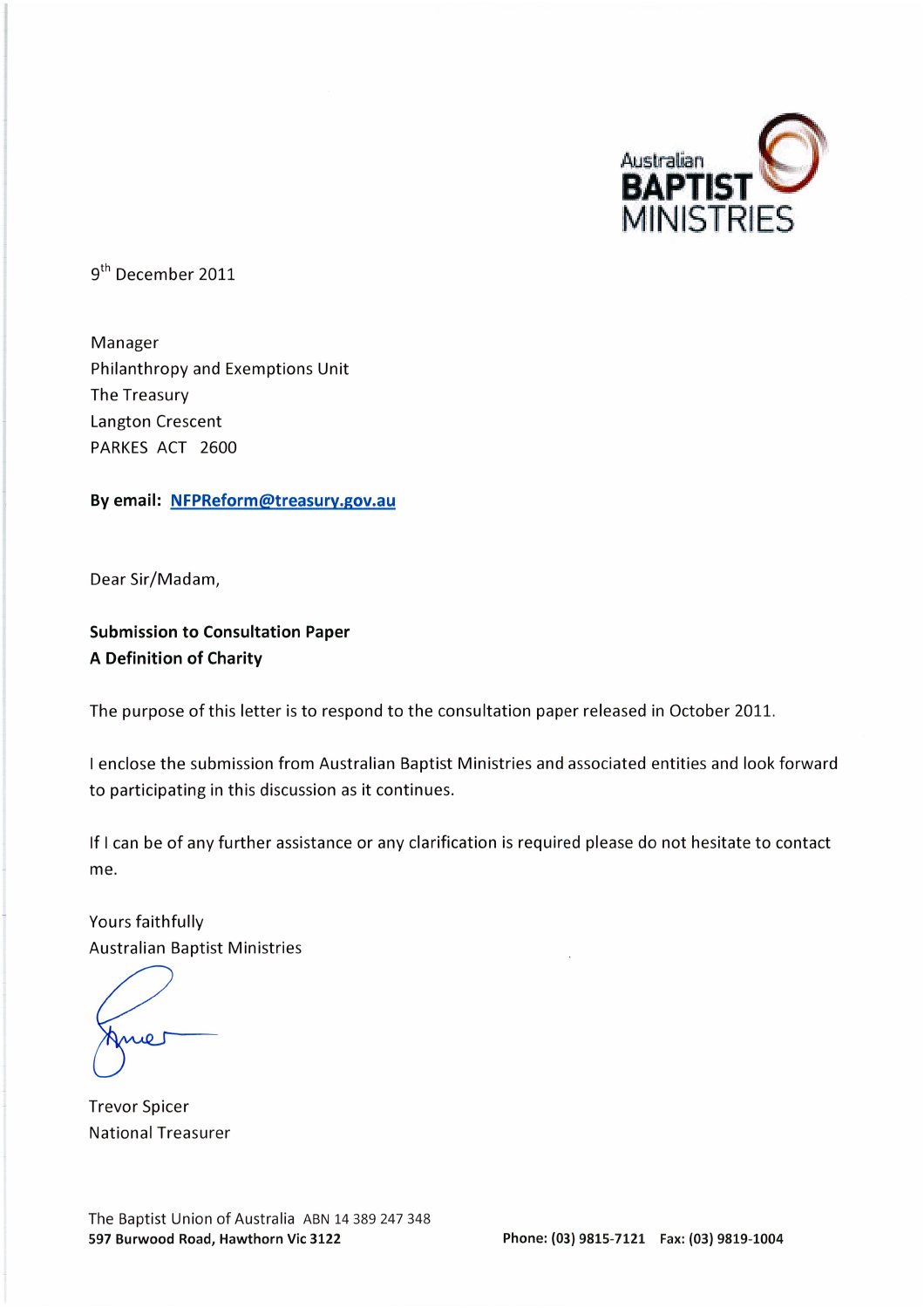

# **A Definition of Charity**

**Submission in response to Consultation Paper released 28 October 2011**

**Submitted on behalf of:**

**Australian Baptist Ministries**

**The Baptist Union of Victoria Baptist Churches of Tasmania Baptist Churches of South Australia Baptist Churches of Western Australia The Baptist Union of the Northern Territory**

**Contact:** Mr Trevor Spicer National Treasurer Australian Baptist Ministries 597 Burwood Road HAWTHORN VIC 3122.

> Tel: (03) 9815-7121 Email: tspicer@globalinteraction.org.au

The Baptist Union of Australia Incorporated ABN 14 389 247 348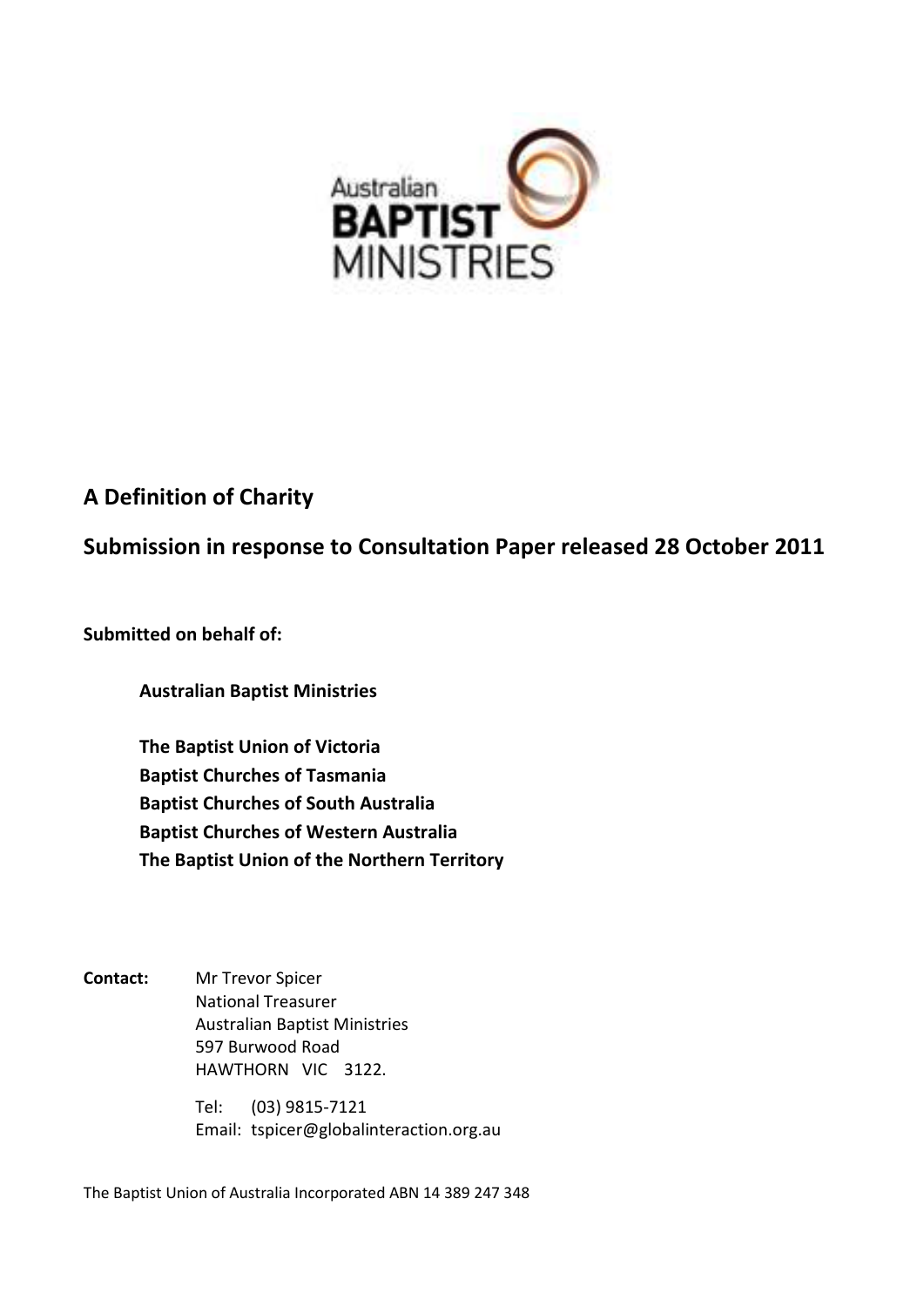# **A Definition of Charity**

This submission is in response to the Consultation Paper released by the Assistant Treasurer on 28<sup>th</sup> October 2011 titled "A Definition of Charity".

Australian Baptist Ministries, State Baptist Unions their associated agencies and organisations and local Baptist churches welcome the opportunity to contribute to the discussion on this important issue by way of this submission and we look forward to the opportunity of continuing to interact with the Government as it further develops policies on these matters.

While Australian Baptist Ministries commend the Government in seeking to clarify the definition of 'charity' we are concerned that if the proposals contained in the consultation papers proceed they may in fact reduce clarity, could disadvantage religious organisations compared to other charities and will likely result in significant compliance costs across the religious sector within Australia.

#### **Who we are**

Australian Baptist Ministries is the trading name of The Baptist Union of Australia. The Baptist Union of Australia is a voluntary association of State Baptist Unions and is incorporated under the Australian Capital Territory Associations Incorporation Act 1991.

Australian Baptists are a multi-cultural and multi-generational movement of people serving communities in metropolitan, regional, coastal, rural and remote Australia through a network of approximately 1,000 churches with a regular combined regular attendance of around 150,000 people. At the 2006 census over 315,000 people listed their religious affiliation as Baptist.

Australian Baptist Ministries is a federated organisation, partnering with local churches through State Union organisations.

While some local Baptist Churches are incorporated entities most operate as separate unincorporated entities.

In many ways Australian Baptist Ministries would be seen by the community in general as the peak body of the Baptist movement in Australia.

While the Baptist ethos values the autonomy of the local congregation, there are many times, places and occasions where a national voice or opinion is sought from the various Christian denominations and other times and occasions where, in our view, a national statement on behalf of the Baptist movement in Australia can contribute significantly to the national debate or thinking.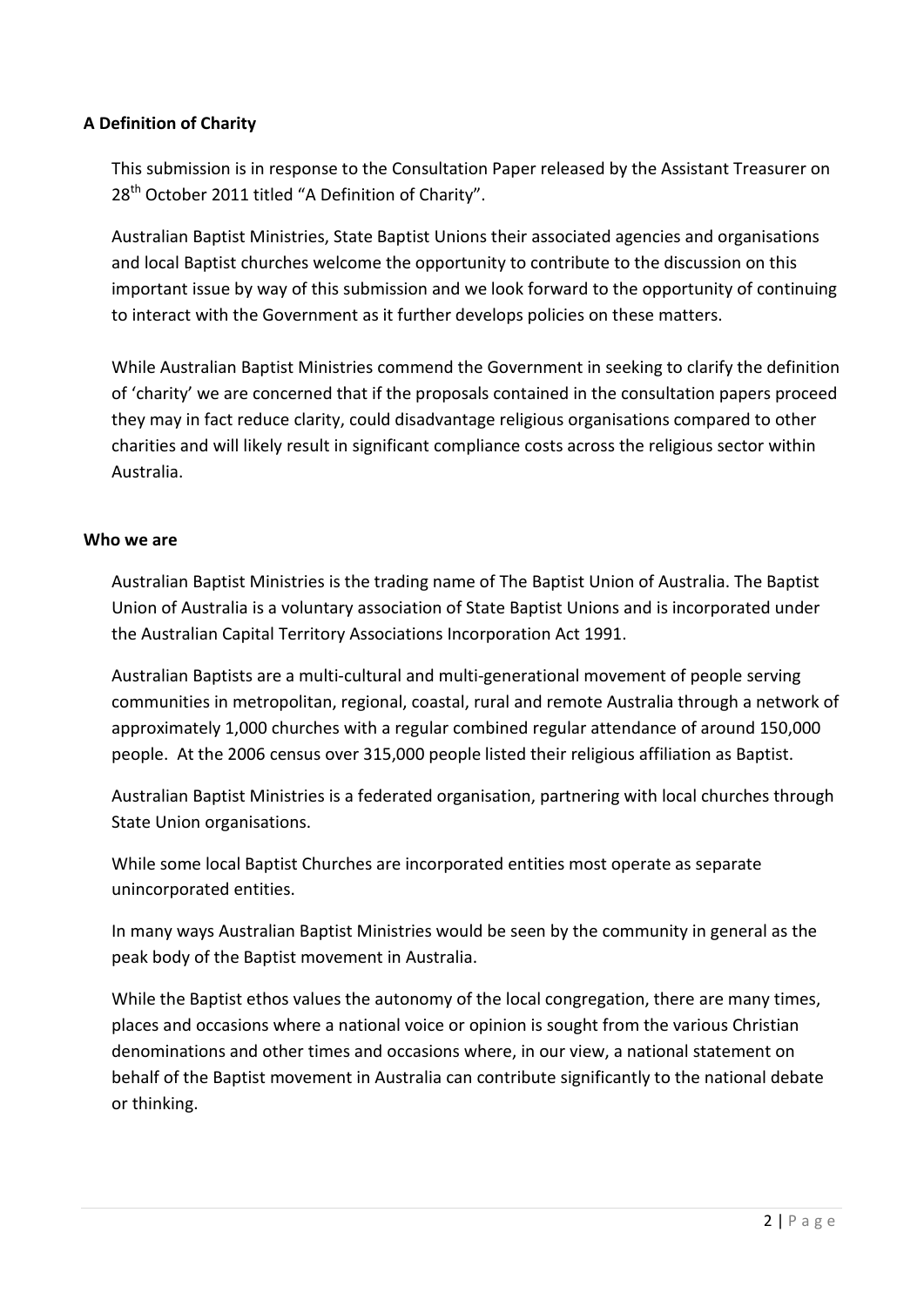#### **What we do**

Together with the State Baptist Unions, Australian Baptist Ministries is committed to:

- supporting and equipping local churches,
- training and equipping individuals for professional and lay ministry,
- supporting overseas missions,
- assisting the disadvantaged within our own communities and overseas.

There are a number of ministries that operate under the auspices of Australian Baptist Ministries to provide these many and varied opportunities to serve the public amongst the many communities in which our congregations and agencies operate.

These ministries include:

- Approximately 1,000 local Baptist congregations of varying sizes,
- State Baptist Unions in all states and territories of Australia,
- Baptist Care Australia and State Baptist Care organisations in each state,
- Global Interaction,
- Baptist World Aid Australia,
- Crossover Australia,
- Remote Churches Ministry,
- Baptist Financial Services,
- Australian Baptist Insurance Services.

Local Baptist Churches and many of the above organisations commenced and continue to exist through the generosity and foresight of Australian Baptists. In many cases they have been contributing through the generosity of members to the social fabric of Australian communities and in an International setting for well over 100 years.

While some of the above organisations operate solely within the Baptist community of churches, many of them have a far-reaching impact on Australian communities and each of them contributes to the public benefit of Australians and Australia. For example Baptist Care Australia encompasses 2,700 packaged community aged care places , over 4,400 residential aged care places, family services, refugee services, employment services, youth services, low cost housing, chaplaincy, counselling, disability and mental health services and other diverse programs to meet community need.

The international ministries listed above (Global Interaction and Baptist World Aid Australia) provide humanitarian, development, medical and educational support services and capacity building amongst some of the world's most disadvantaged people.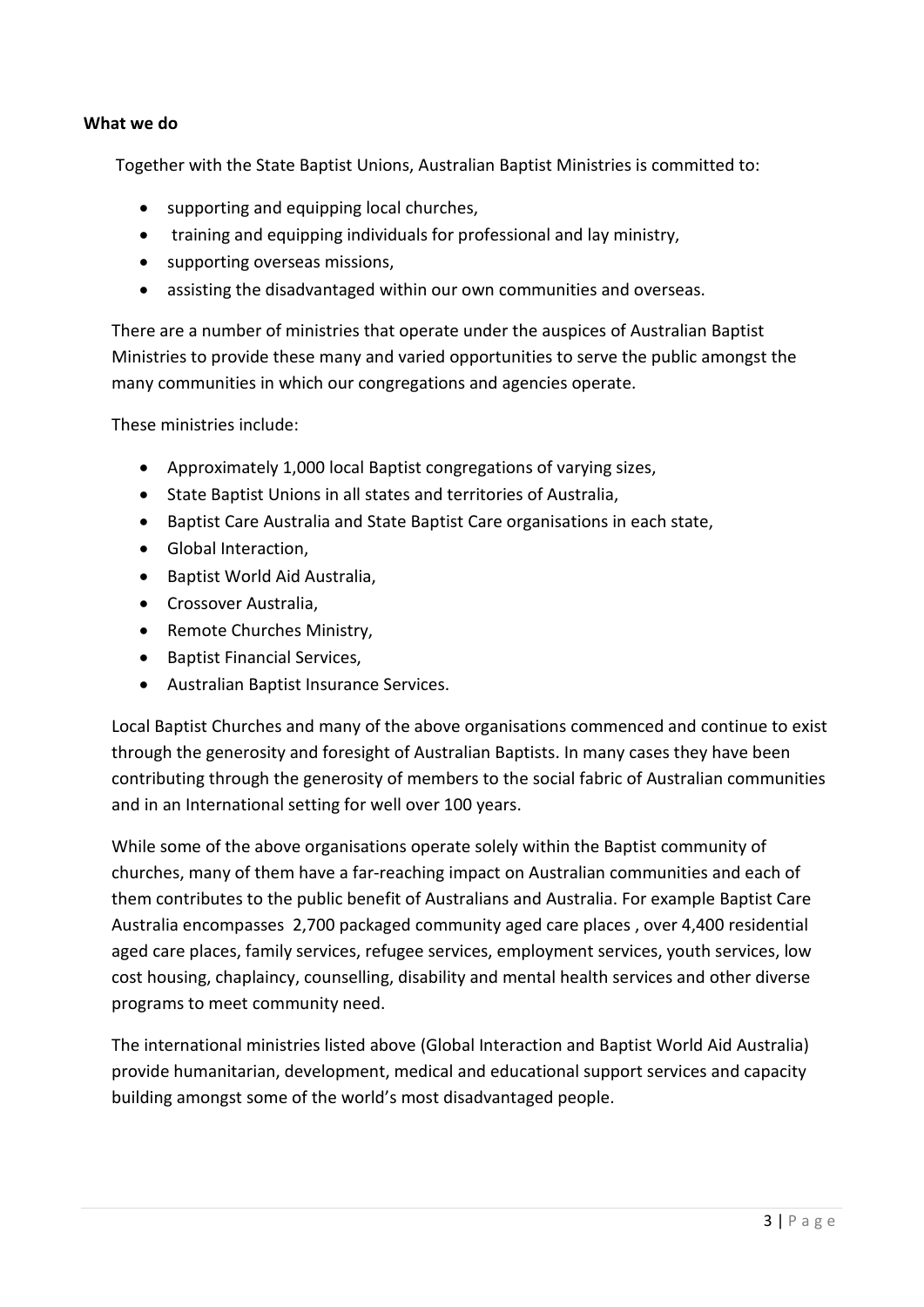# **General Comments on the Consultation Paper**

The concerns of Australian Baptist Ministries to matters raised in the consultation paper relate to the following issues:

- The proposed standardisation of the definition of 'not-for-profit' in the 'In Australia' special conditions,
- The replacement of 'dominant' with 'exclusive' in relation to charitable purposes and activities,
- The removal of the presumption of public benefit for religious organisations,
- Lack of clarity in the administration by the ACNC of the public benefit test,
- Lack of clarity in transitional arrangements and requirements for existing charities.

# **Definition of not-for-profit**

In section 2.1.1, the Consultation Paper, *A Definition of Charity* states

"Under the common law meaning of charity, a charity must be a not-for-profit entity"

According to our reading of the consultation paper there is no proposed change to this assertion.

However, the consultation paper, specifically in paragraph 50 states

*"The Statutory definition of charity will use the same meaning of not-for-profit as developed by this separate consultation process. The not-for-profit definition applies to all NFP's not just charities and is therefore being considered as part of a broader consultation process.*

Given that this process of consultation is continuing and no further Exposure Draft has been released since the 'In Australia' Exposure Draft of 4 July 2011, it is difficult for Australian Baptist Ministries to do other than re-iterate our comments regarding the proposed definition of notfor-profit contained in that exposure draft, namely:

In the context of the many reviews and inquiries into the Charitable sector the definition of non-profit, charitable and not-for-profit has been re-visited a number of times.

The additional clarification contained in subsection 995-1(1) **not-for profit entity** means an entity that:

*(b) does not distribute its profits or assets to particular entities, including its owners or members, either while it is operating or upon winding up.*

This differs considerably to the requirements that the ATO currently makes of not-for-profit entities: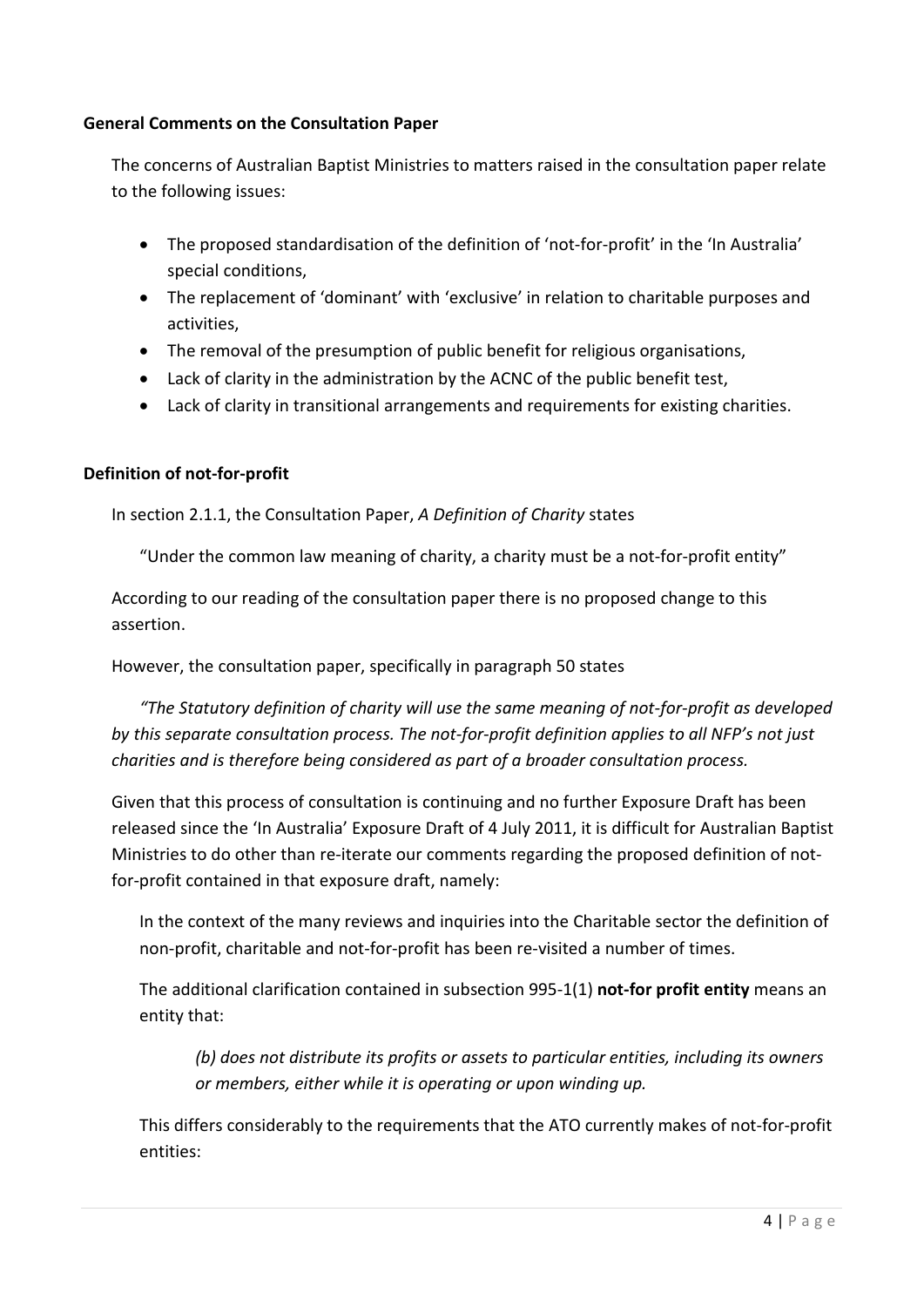*The assets and income of the organisation shall be applied solely in furtherance of its above-mentioned objects and no portion shall be distributed directly or indirectly to the members of the organisation except as bona fide compensation for services rendered or expense incurred on behalf of the organisation.*

As with most large charitable movements, the Baptist movement in Australia is structured via a number of discrete entities. We are concerned that if this definition was adopted and compliance was a condition of endorsement, Baptist entities would be prevented from distributing to other Baptist entities.

Our understanding of the law as it stands allows a charity to distribute to another charity without infringing the requirement to be not-for-profit as per the current requirements. This proposed definition, if adopted, would reverse this position.

Further, in our view this sub-clause uses the ambiguous term "particular entities", which is not defined in the statute or common law.

Within the Baptist community of churches, it is common for property to be held "in trust" by one of our State Unions (or by a designated Property Trust) for the beneficial use of a local church. In the event of the closure of a particular local church and the sale of real property that is owned, the proceeds of that sale are often held for the use of future congregations yet to commence. In some cases when a new congregation commences, a starting grant, gift or distribution is made from these funds realised from previous property sales. Our view is that, under the proposed draft legislation, this would negatively impact the Income Tax Exemption of the State Union or Property Trust despite the funds being used for the charitable uses of the organisation. This proposed definition, if adopted, would prevent the distribution of such funds between Baptist charitable entities.

There are also income tax exempt Baptist entities within Australia that make donations to other income tax exempt Baptist entities in pursuit of their main object; the advancement of religion. This proposed definition of not-for-profit entities, if adopted, would prevent the distribution of such funds between Baptist entities even if in pursuit of this charitable purpose.

Furthermore, if the Baptist entity making the donation or distribution is deemed a commercial operation, this proposed definition, in our view, is at odds with the recently distributed *Better targeting of Not-for-Profit tax concessions* Consultation paper as it broadens the limitation of distributions. The model for commercial operations under the proposal raised in the consultation paper requires 100% distribution of surpluses in order that income tax is not payable. Under this proposed definition, in our view, it is difficult to know to whom these distributions can be made in view of the proposed and undefined limitation around distribution to 'particular entities'.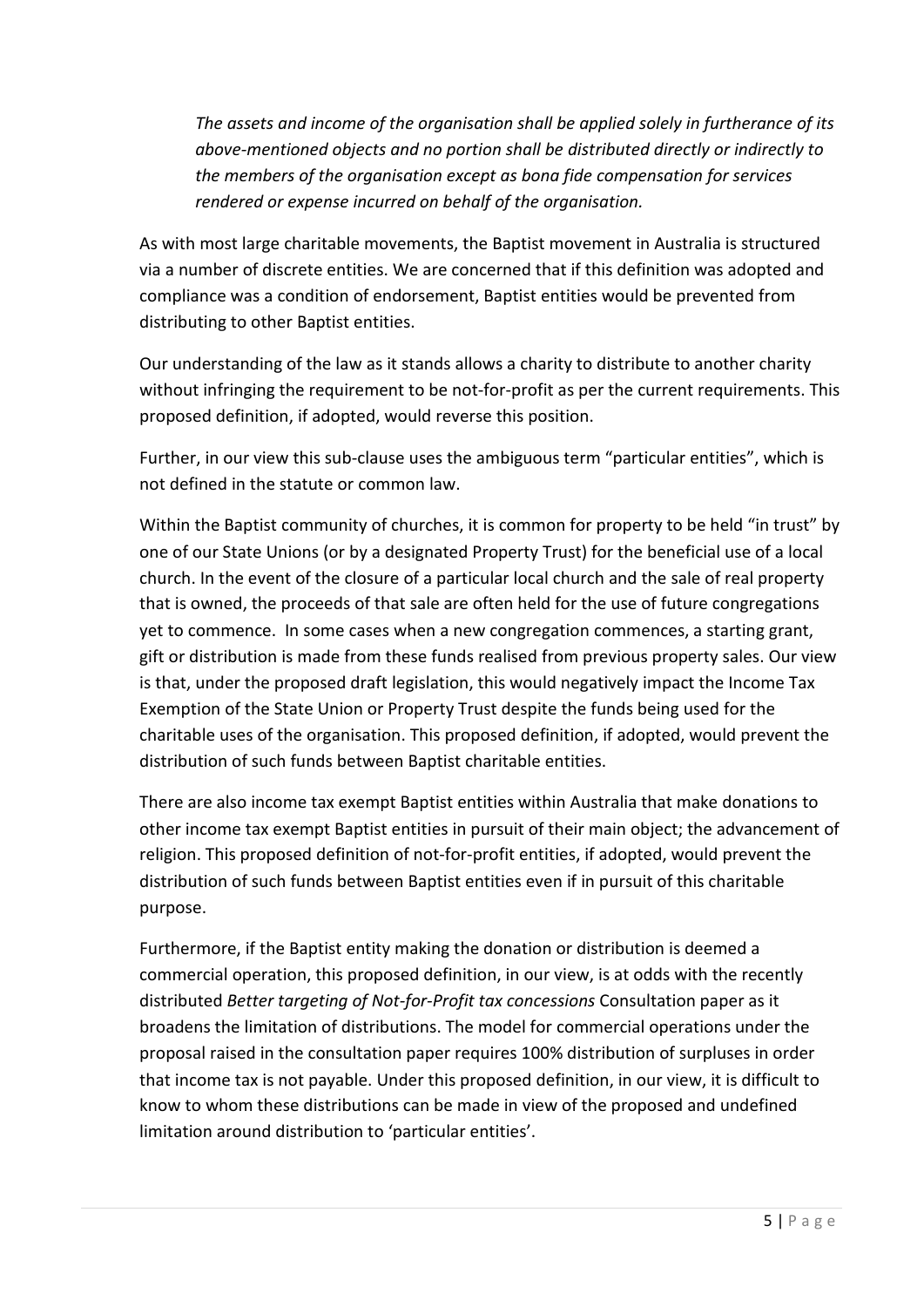#### **Responses to Consultation questions**

#### *Question 1. Dominant or exclusively charitable purpose*

In our view the Charities Bill 2003 section 6 that deals with the issue of *dominant purpose* should be left unchanged. That is a charity should need only to have a dominant purpose that is charitable rather than the purpose(s) be exclusively charitable.

While it is true that paragraph 54 recognises that "*any other purposes, which if viewed in isolation, would not be charitable, could only be incidental or ancillary to the charitable purpose"* it should also be noted that decisions made by the ACNC regarding whether or not activities or purposes are 'ancillary' or 'incidental' will by nature be subjective and could lead either to controversy, appeal or legal challenge.

#### *Question 2. Peak Bodies*

Australian Baptist Ministries endorse the proposal contained in the Consultation paper that the 2003 decision of the NSW Administrative Decisions Tribunal provides clarification of the charitable status of peak bodies provide they "*enhance the long term viability of charitable organisations by providing educational mentoring and support services was itself a charitable institution"*.

#### *Question 3. Sufficient section of the general community*

In our view the need for an entity to meet the statutory definition of charity must demonstrate that a purpose is for the benefit of a 'sufficient section of the general community' infers that it will be directed towards a numerically large group of people. We believe that further clarity is needed regarding this issue particularly for smaller religious groups that, whilst their services are all provided for the general public, can also be seen by some as not providing these services for the public benefit. Again, in our view, decisions made regarding this issue will be subjective and open to appeal or controversy.

## *Question 4. Family Ties*

Australian Baptist Ministries believe the Charities Bill 2003 should be clarified in this respect to definitely allow beneficiaries with family ties to be able to receive benefits from charities in particular circumstances.

#### *Questions 5 & 6. Public Benefit*

Australian Baptist Ministries agree that the term 'for the public benefit' needs to be clarified subject to our response regarding the removal of 'presumption of public benefit. We believe that, in this area ruling TR 2011/D2 and the final ruling TR 2011/4 provide sufficient certainty. We are extremely concerned however at the proposed exclusion of the presumption of public benefit for the first three heads of charity.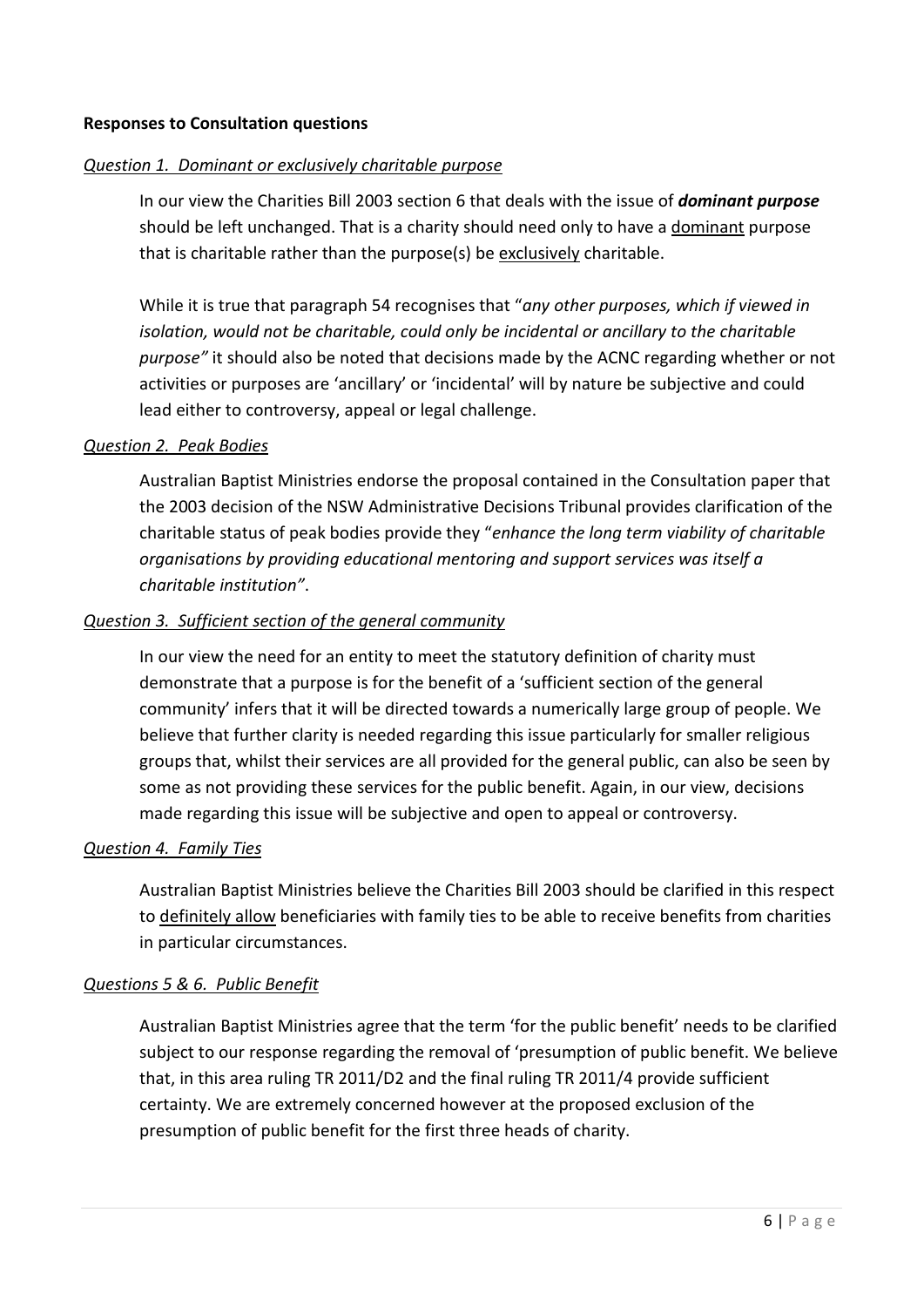# *Question 7. Demonstration of public benefit*

We believe there is no case made in the Consultation Paper that the current system to determine 'public benefit' has not operated effectively. Nor is there any detailed and impartial evidence of the overseas examples working well without significant compliance costs to charitable organisations.

There is mention made of the administrative difficulty and the cost to government in regulating and enforcing the law (paragraph 79) however paragraph 83 states "Altering the presumption of public benefit may not increase compliance costs for most charities".

In our view there would likely be significant costs, particularly to religious organisations, where the demonstration of public benefit is not currently essential given the presumption of public benefit in the advancement of religion.

The demonstration of public benefit is again an exceedingly subjective determination and one which, in our view, could lead the ACNC into significant conflict with the sector.

If there are concerns regarding 'renegade' religious organisations, we submit that resourcing the investigation and prosecution of these instances would be preferable to assuming 'mischief' on the part of all religious organisations.

## *Question 8. Role of the ACNC*

In our view the ACNC should provide clear guidance regarding the criteria used to determine 'public benefit'. This will reduce ambiguity, conflict and the likelihood of appeals.

The information provided in England and Wales is relatively clear but would, as noted in the paper, require modification for Australian circumstances.

# *Question 9. Removal of presumption of benefit*

Australian Baptist Ministries is concerned that the 'community concern' noted in paragraph 89 in respect of the 2010 Senate Inquiry 'about the activities of some religious groups' seems to be driving this change to remove the presumption of public benefit.

We are not best placed to judge this for the whole sector, but can speak for the Baptist movement in Australia in saying that there has never been any suggestion that any affiliated entity has knowingly engaged in such activities.

We recommend that if this is a concern for the Government, the appropriate response is to use the existing criminal laws or make changes to such laws to deter and penalise criminal behaviour.

In our view, the concerns raised by several religious entities regarding significantly increased administrative costs that would be incurred are correct.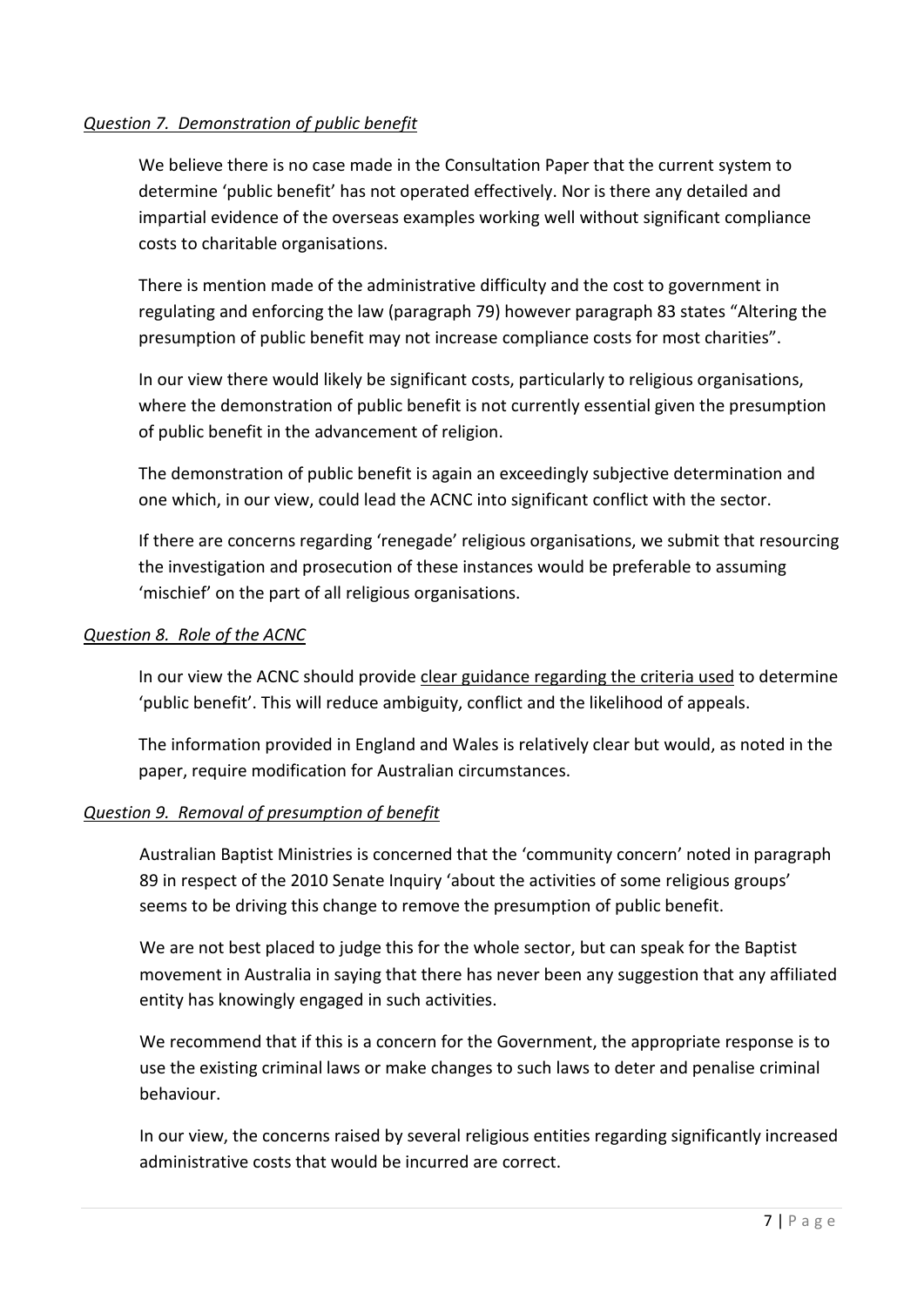This would particularly be the case if each of the 1,000 local Baptist congregations and other Baptist entities in Australia were required to demonstrate public benefit individually.

Should the presumption of public benefit be overturned, peak bodies such as Australian Baptist Ministries should be able to able to play a role in individual congregations or entities meeting the public benefit test.

We are not comforted by the suggestion that the overturning of the presumption of public benefit for the advancement of religion has not resulted in 'any particular difficulties for most religions'. There is no data or evidence contained in the consultation paper to support this proposition.

# *Question 11. Role of activities*

As with our response to consultation question 1, we believe that the definition for activities should refer only to the 'dominant purpose'. In our view this will provide more certainty regarding the role of activities of a charity and whether they are provided in the furtherance of this 'dominant purpose'.

## *Questions 12 & 13. Political Advocacy and political activity*

In our view the area of government regulation of political activities is a vexed issue for government. If there is over-regulation, government is seen as a quasi 'censor' of what commentary may be made by organisations, often representing the most vulnerable in our society or the views of their members on the role of government and on social policy.

We support the England, Wales and Scotland treatment of advocacy as noted in Appendix B to the Consultation paper.

# *Question 16. List of Charitable purposes*

In our view the lists of charitable purposes contained in the Charities Bill 2003 and the Extension of Charitable Purposes Act 2004 are appropriate lists of charitable purposes. In a democratic society like Australia there will most likely always be those advocating for further additions to such a list.

#### *Question 18. Harmonisation of Commonwealth, State & Territory laws*

Australian Baptist Ministries believe that while the longer-term goal of harmonising a definition of charity across various levels of government is laudable it should not restrain or further delay the various reviews and potential changes in the not-for-profit and charitable sector. We believe that to try harmonise all areas noted in paragraph 138 of the Consultation paper, whilst an excellent goal and eventually necessary, will delay the current reviews which, in our view, have in themselves led to a significant burden on the not-forprofit and charitable sector in responding to various reviews within relatively short period of time.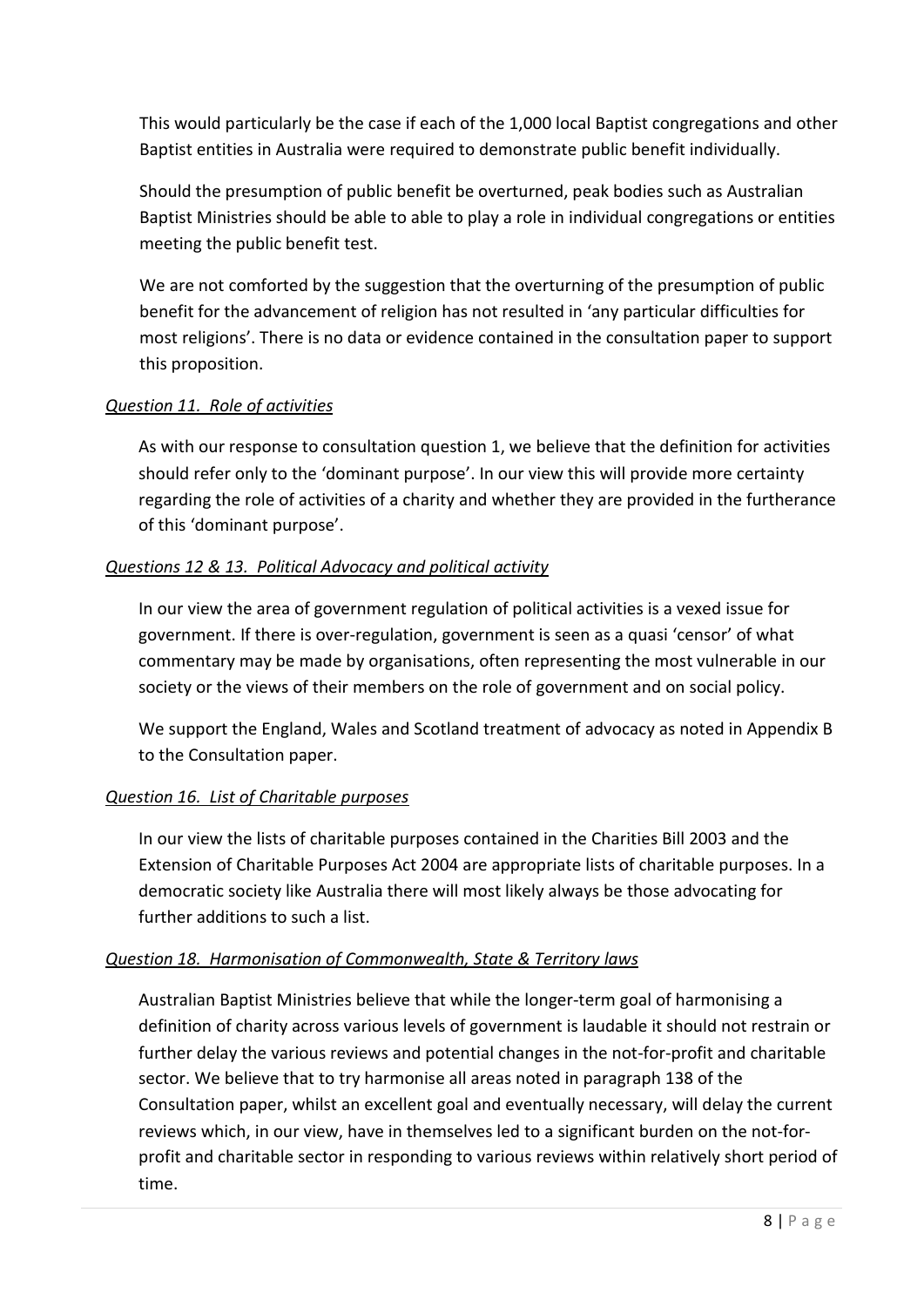We are concerned that the longer these reviews continue, the greater this burden will become and this will inevitably impact financially on charities and possibly in terms of service delivery to the vulnerable amongst whom so many charities work.

#### *Question 20. Transitional issues*

Australian Baptist Ministries believe that the transitional issues surrounding the implementation of a statutory definition of charity as noted in the consultation paper are too vague and ill-defined.

In a sector that is only now growing accustomed to dealing with government and such regulations we believe there needs to be significant guidance provided by the ACNC to charities during a transitional period so that every opportunity is given for bona-fide charities to comply with the requirements for registration as a charity. As such we believe that formal reviews of charities to determine endorsement should not begin until at least 1 July 2014.

#### **Conclusion**

While Australian Baptist Ministries commend the Government in seeking to clarify the definition of 'charity' we are concerned that if the proposals contained in the consultation papers proceed 'as in' they may in fact reduce clarity, would disadvantage religious organisations compared to other charities and will likely result in significant compliance costs across the religious sector within Australia.